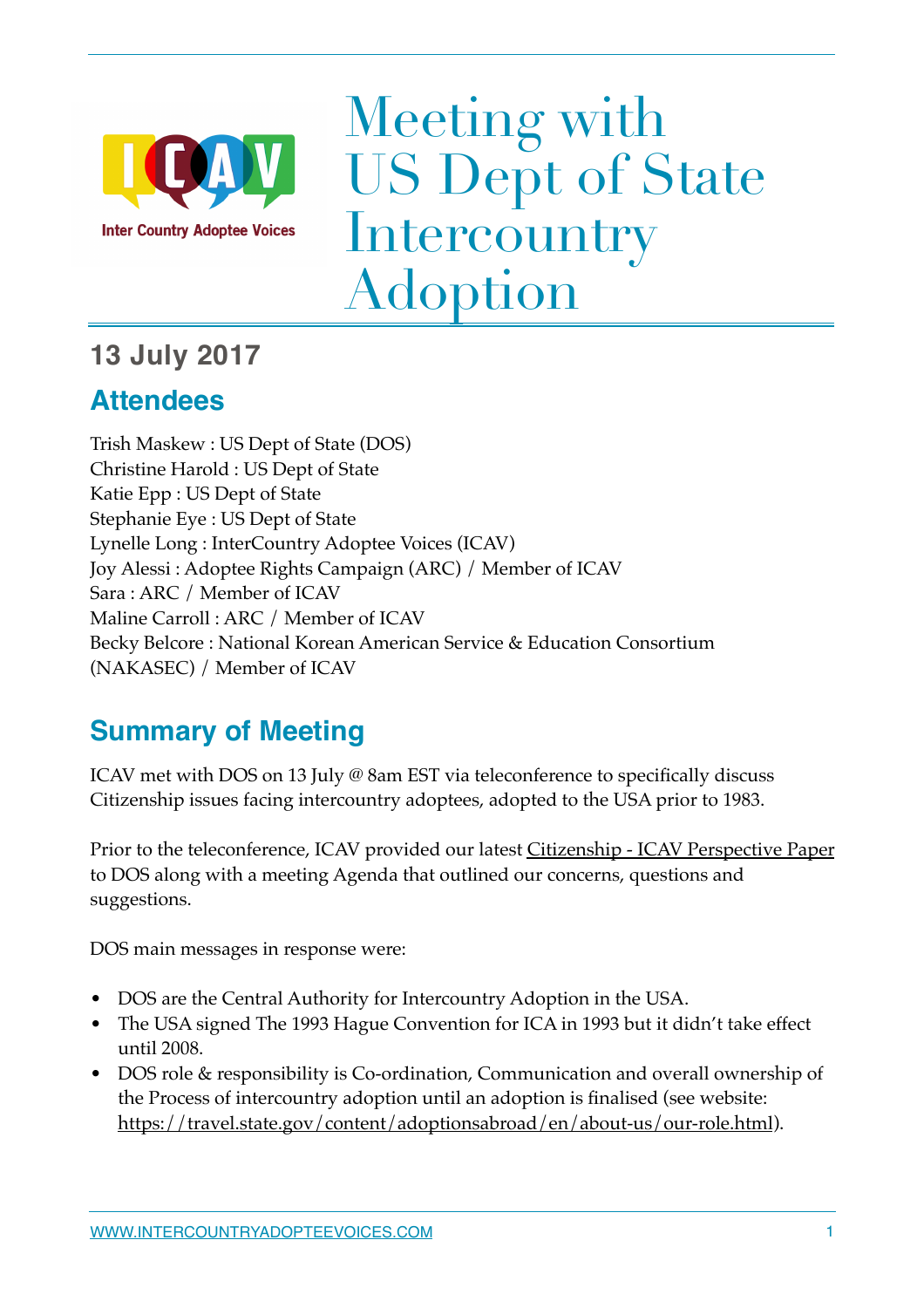- DOS have very limited authority with respect to post-adoption issues. They are interested in hearing about many post-adoption matters, such as allegations of abuse in the country of origin, post-adoption reporting, dissolution, unregulated custody transfer, fraud, corruption, any matter that could present risk of harm to children or result in a bilateral concern, or compromise an adoption program in a specific country, and in the perspectives of adoptees, including adult adoptees.
- The Citizenship issues are complex and requires the Dept of Homeland Security's US Citizenship & Immigration Services (USCIS) jurisdiction so DOS has a limited capacity to assist but is willing to facilitate communications and help adoptees navigate the process, where possible.
- DOS has actively supported the fight for Citizenship for ALL adoptees for years, including recently speaking out in support of legislation that needs to pass via Congress
- **DOS is happy to receive Citizenship queries** (and any other intercountry adoption related questions) **from adult intercountry adoptees and best to write to DOS at [adoption@state.gov](mailto:adoption@state.gov)**. DOS can answer some questions about Citizenship but others that are more complex may need referral to USCIS who has jurisdiction over immigration matters. DOS may not be able to answer everything but is happy to facilitate communication with USCIS.
- DOS to date, has not heard from many adult intercountry adoptees estimated 10 prior to Trump Administration
- DOS welcomes any feedback from adult intercountry adoptees on suggestions for resources/topics on their website: **[https://travel.state.gov/content/adoptionsabroad/](https://travel.state.gov/content/adoptionsabroad/en/information-for-you/adoptees.html) [en/information-for-you/adoptees.html](https://travel.state.gov/content/adoptionsabroad/en/information-for-you/adoptees.html)**

### **Outcomes of Meeting**

### **Data**

DOS advise the estimated 35,000 affected adoptees lacking citizenship statistic is difficult to work with and suggests a breakdown to derive the scenario situations which will be more useful to present to USCIS to request and derive better processes.

ICAV agreed to encourage intercountry adoptee organisations to gather a list of "scenarios" of how adoptees entered the USA i.e., what types of Visa's they entered on e.g., Adoption Visa; Visiting Visa, Immigrant Visa, etc. with numbers impacted in each scenario. Other useful information could include the Country of Origin, the year and State of arrival into the USA, the year adoption paperwork was completed and by whom (agency, lawyer).

#### **Communicating & Improving Processes**

DOS has agreed to provide equivalent contact to Trish, within Dept of Homeland Security's US Citizenship & Immigration Services (USCIS), to allow ICAV and other adoptee organisations a central point of contact.